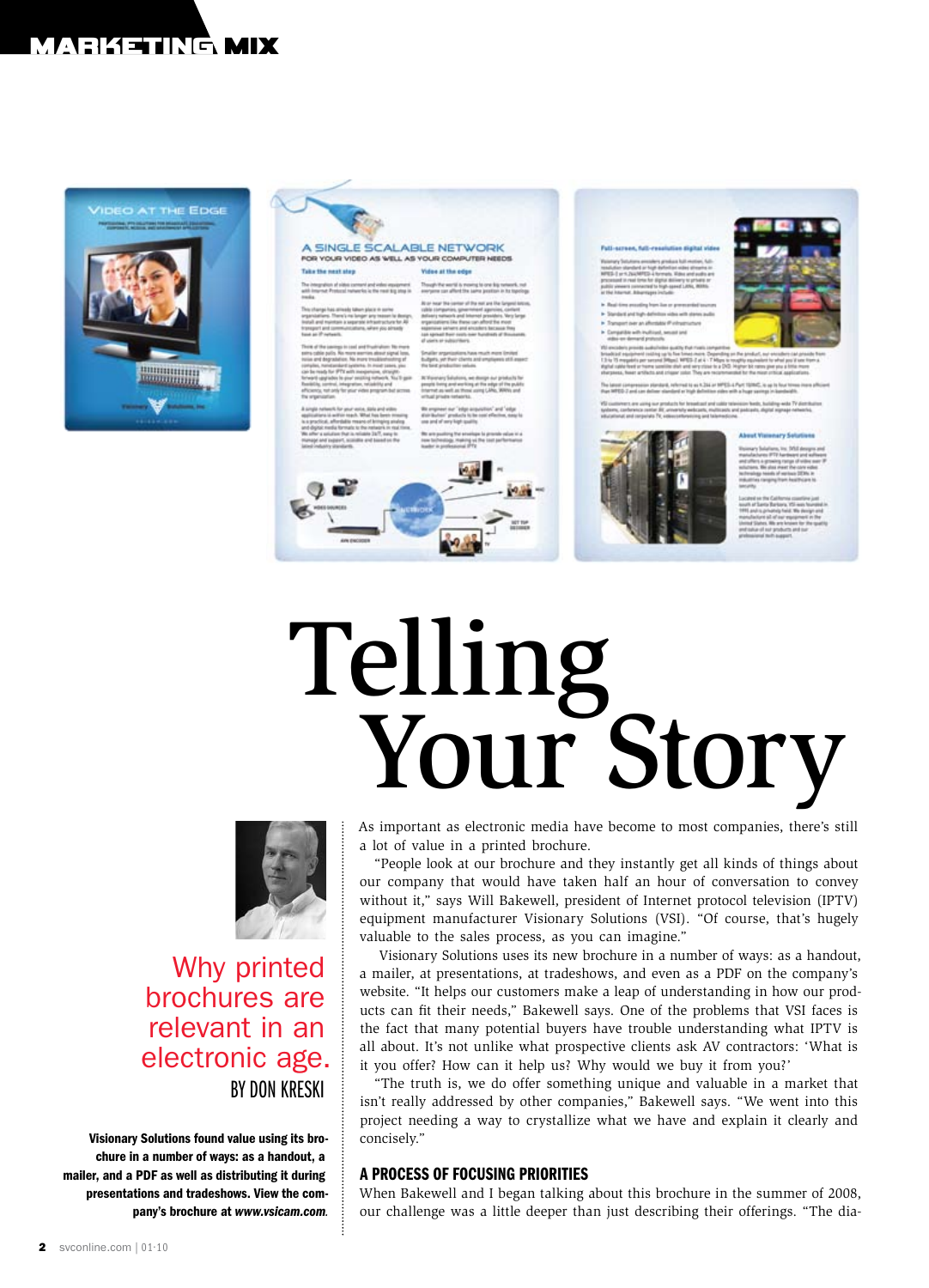log with you became a good a way to focus ourselves in terms of our strategy," Bakewell says. "We had to be coherent in what we were presenting, and you had to push us here and there to kind of nail us down on what we were trying to do in the marketplace."

Visionary Solutions is best at producing relatively low-cost encoders that take full-resolution analog or digital video and convert it to an MPEG stream in realtime. Similar encoders are available for use by big telcos and Internet content providers, but they're many times more expensive. VSI products, to use telco terms, are for "edge acquisition" and "edge distribution." They are for the use of organizations capturing

For an AV contractor, the strategy questions are similar: Who are your main markets? What is it you do that's unique? It doesn't help to say that you're good at everything. Not only will no one believe it, but it doesn't help your best prospects recognize what you can do for them.

and delivering content across private IP networks and the World Wide Web. For an AV contractor, the strategy questions are similar: Who are your main markets? What is it you do that's unique? It doesn't help to say that you're good at everything. Not only will no one believe it, but it doesn't help your best prospects recognize what you can do for them. "I was reluctant to get nailed down because I like to keep my options open," Bakewell says. "But on other hand, without being very specific about what we have, I can't reach anyone."

 The VSI brochure began to evolve into three main sections: We devoted two pages to an explanation of IPTV technology, two pages to VSI customers, and two pages to the VSI products. Throughout these pages, I worked hard to

be as specific as possible about the company, the technology, and its applications so as to prove rather than just describe their advantages.

 In addition to these sections, we needed a front cover that would catch peoples' attention and convey something of what the company was offering. We devoted the back cover to a schematic of how VSI's products fit into the network environment,